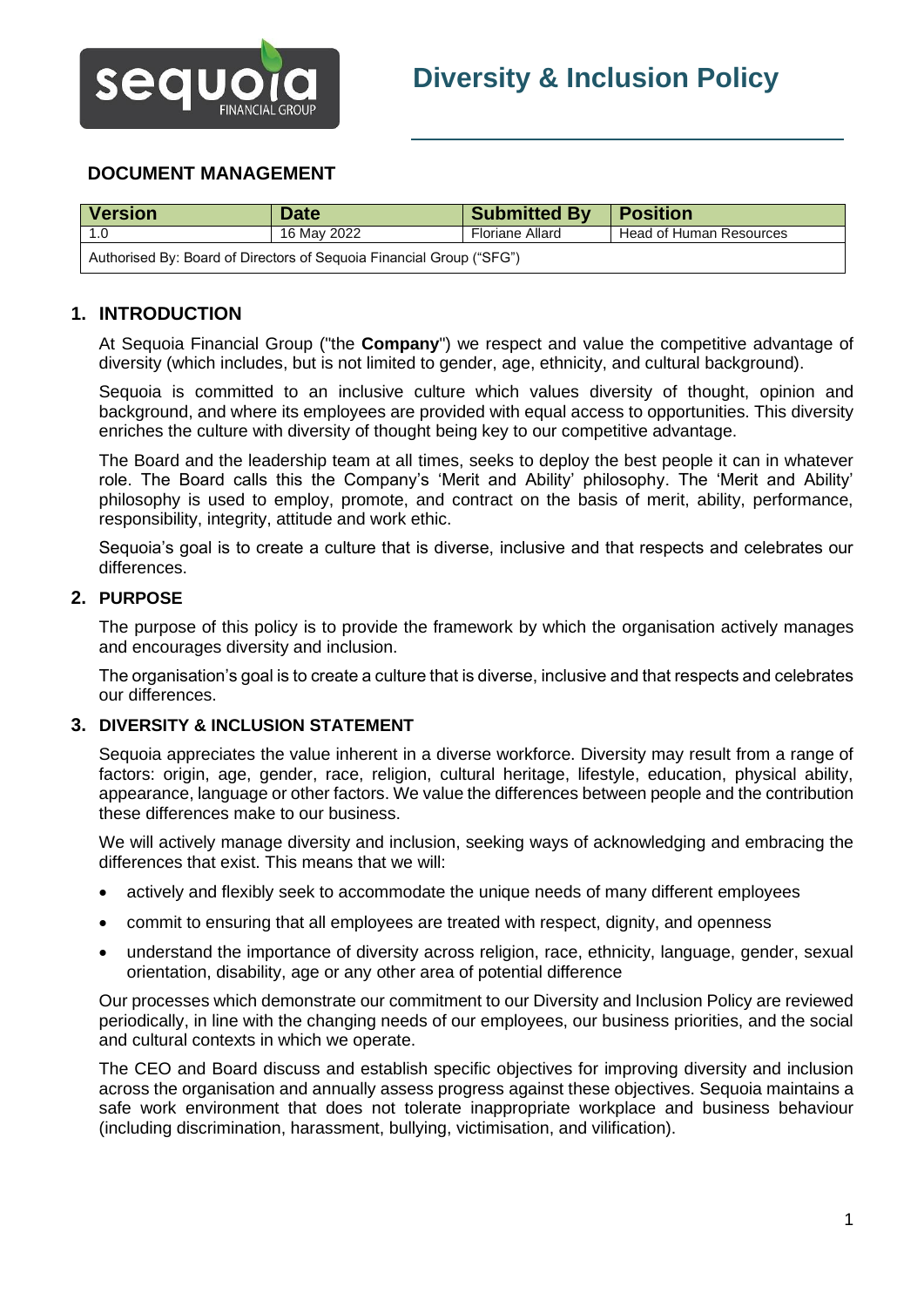

## **4. DEFINITIONS**

In relation to this Diversity and Inclusion Policy:

- **Diversity** refers to the visible and invisible differences that exist between people, including (but not limited to) race, colour, physical features, sex, sexual preference, gender identity, lawful sexual activity, age, physical or mental disability, marital status, family responsibilities, pregnancy, breast feeding, carer responsibilities, religion, political opinion, national extraction, social origin, industrial activity or trade union membership. It also refers to diverse ways of thinking and ways of working.
- **Inclusion** refers to ensuring that current, future and potential employees have equality of opportunity in the organisation without any barriers or obstacles as a result of their race, colour, physical features, sex, sexual preference, gender identity, lawful sexual activity, age, physical or mental disability, marital status, family responsibilities, pregnancy, breast feeding, carer responsibilities, religion, political opinion, national extraction, social origin, industrial activity or trade union membership.
- **Equal employment opportunity ("EEO")** is the principle that all persons can have equal access to employment opportunities based on merit, without fear of discrimination or harassment.

#### **5. DIVERSITY PRINCIPLES**

The organisation's diversity and inclusion policy, processes and initiatives focus on four diversity and inclusion principles:

- 1. Decisions regarding recruitment, selection, training and development and promotion are based on merit, performance and capabilities.
- 2. The organisation embraces fairness, equality and inclusiveness and does not tolerate unlawful discrimination, bullying, harassment, or victimisation.
- 3. Diversity and inclusion and equal employment opportunity initiatives are based on sound business objectives.
- 4. Diversity and inclusion This policy applies to all Partners, Employees, and Contractors of Sequoia including permanent, fixed term, full time, part time and casuals.

#### **6. EQUAL OPPORTUNITY IN EMPLOYMENT**

The organisation will provide equal opportunity in respect to employment and employment conditions, including:

- Recruitment and selection
- Performance management
- Training and development
- Career advancement
- Pay
- **Promotion**
- Support.

Employees will not have their employment terminated because of their sex, race, age, marital status, disability, sexual orientation, gender identity, intersex status, political activities, pregnancy or potential pregnancy or be made to retire.

Sequoia is committed to supporting all employees and managers in the achievement of a diverse and inclusive workplace. Managers are responsible for developing and encouraging a positive environment, where all employees are treated with respect and dignity.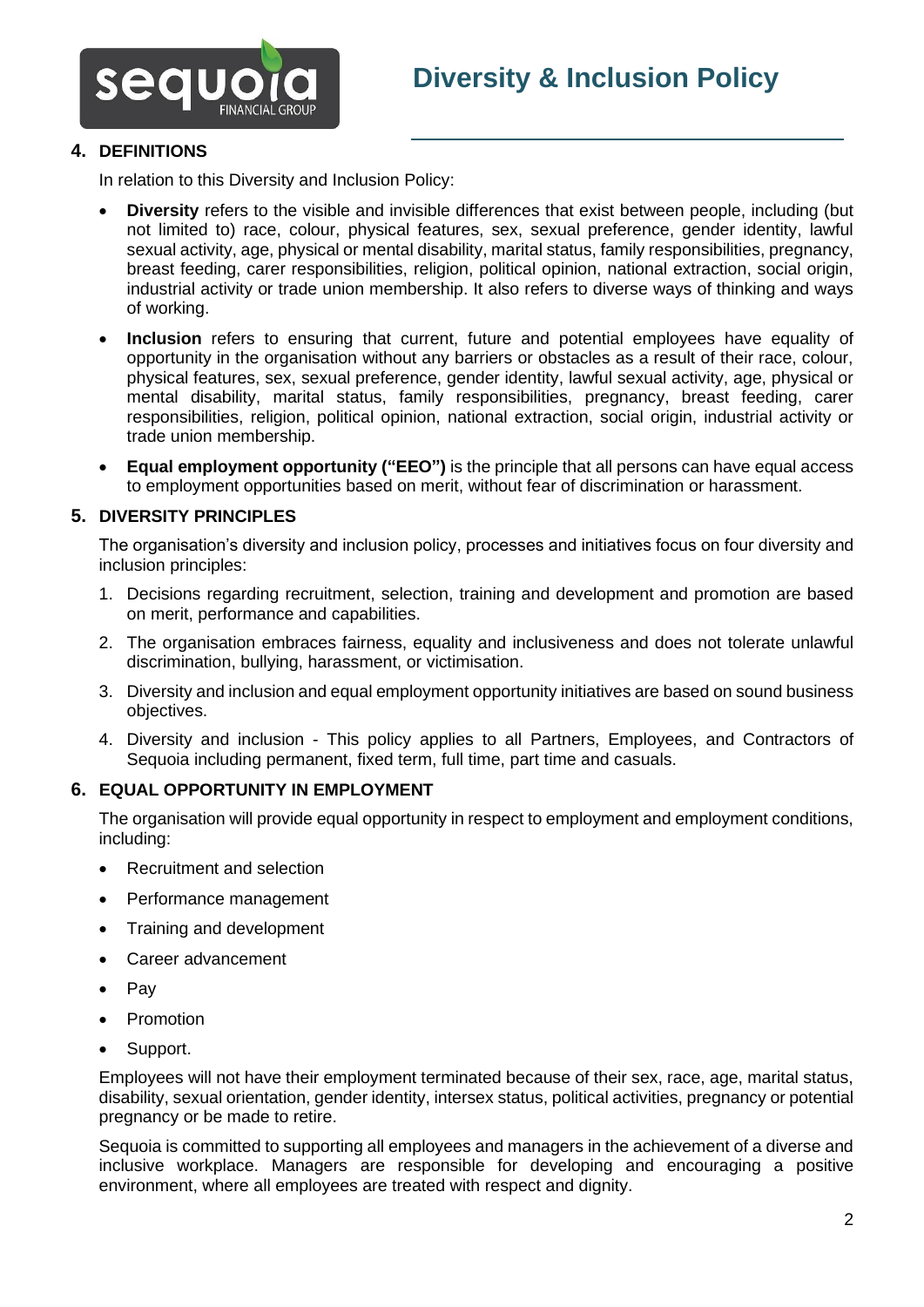



# **7. MEASURABLE OBJECTIVES**

Sequoia will establish, on an annual basis, measurable objectives for the achievement of diversity and inclusion. These objectives will include:

- Establishing goals for gender equity at all levels within the organisation
- Establishing goals for representation of under-represented groups within the organisation
- Implementing initiatives to address any identified pay equity gaps
- Implementing leadership programs that promote equal opportunity, diversity and inclusion practices and a diverse and inclusive organisational culture
- Implementing training and development programs that promote and embed EEO, diversity and inclusion practices within the organisation.

| Objective                  | <b>Details</b>                                                                                                                                                            |  |
|----------------------------|---------------------------------------------------------------------------------------------------------------------------------------------------------------------------|--|
| Recruitment and selection  | Ensure that employees and directors are selected from<br>diverse candidate                                                                                                |  |
|                            | pools:                                                                                                                                                                    |  |
|                            | 60/40 gender mix in interviewing panels and shortlisted<br>candidates for all management, Executive and Board<br>positions.                                               |  |
|                            | Capture and record information during the on-boarding<br>٠<br>process in relation to cultural diversity.                                                                  |  |
|                            |                                                                                                                                                                           |  |
| Flexibility                | Create a culture that supports a balance of work and family<br>commitments.<br>Implement programmes that provide better flexibility for parents<br>and expecting parents. |  |
|                            | These will include:                                                                                                                                                       |  |
|                            | Flexible working arrangements and practices.                                                                                                                              |  |
|                            | Formal policy or strategy to support employees<br>$\bullet$<br>experiencing family or domestic violence.                                                                  |  |
|                            |                                                                                                                                                                           |  |
| Paid Parental leave Policy | Currently offering 4 weeks of paid parental leave for<br>employees.                                                                                                       |  |

Management is responsible for implementing approved initiatives.